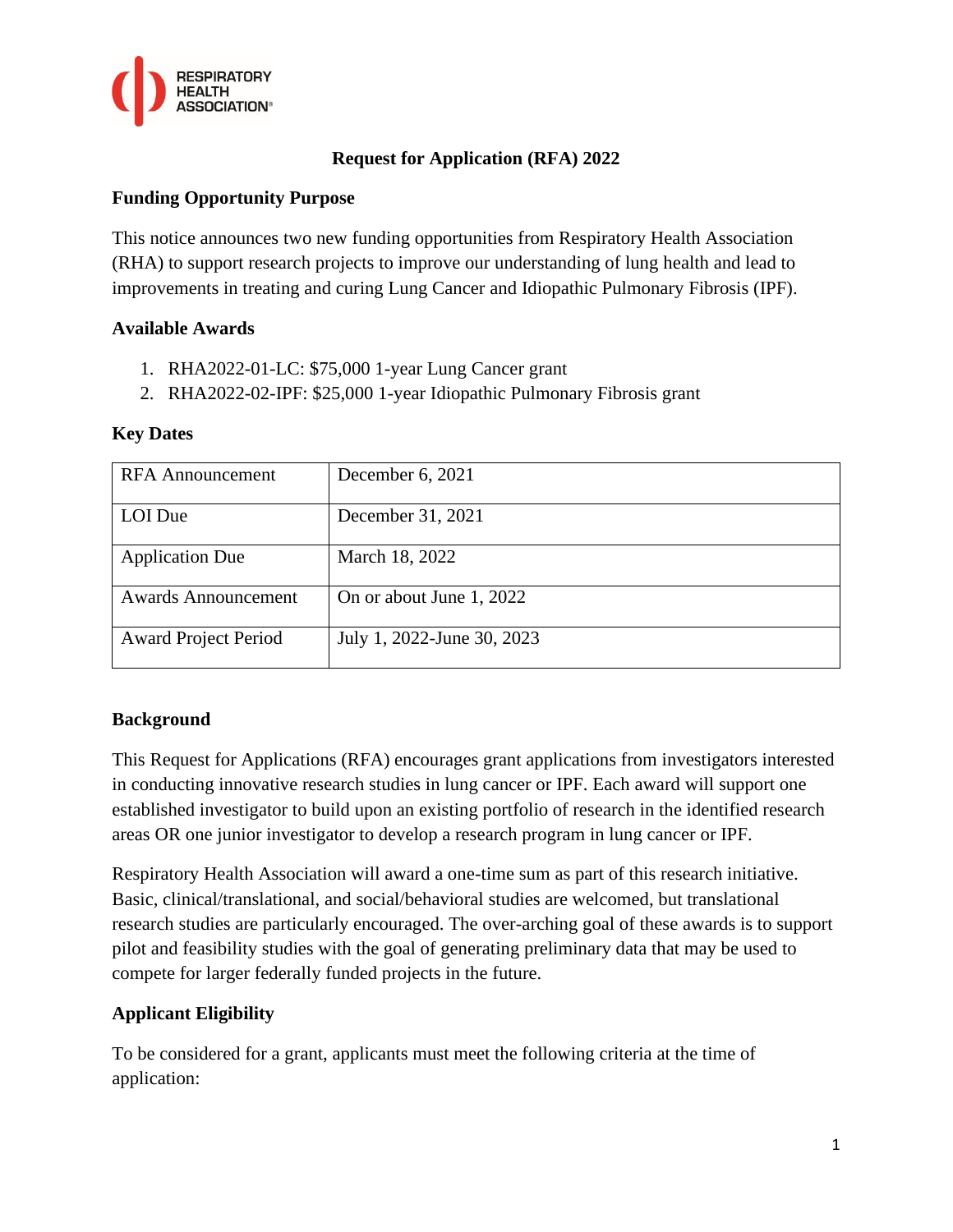

- The grantee will have a faculty appointment at a Public or Private Institution of Higher Education, OR
- The grantee will be a junior investigator or fellow AND have a faculty mentor at a Public or Private Institution of Higher Education,
- The grantee must be a United States citizen or United States resident; and

# **Additional Information on Eligibility**

- Any individual(s) with the skills, knowledge, and resources necessary to carry out the proposed research as the Program Director(s)/Principal Investigator(s) (PD(s)/PI(s) is invited to work with his/her organization to develop an application for support. Individuals from underrepresented racial and ethnic groups as well as individuals with disabilities are always encouraged to apply for RHA support.
- Applicant organizations may submit more than one application, provided that each application is scientifically distinct.
- RHA does not support or provide research funding to institutions that accept any form of tobacco industry support. Applicants with current or past relationships with tobacco industry organizations must disclose this upon submission of application.

# **Submission Guidelines**

Separate applications must be submitted if applying for more than one of the two focus areas.

Page Limitations**:** The research plan and strategy should not exceed more than eleven pages. The lay summary, biosketch, and budget justification may be attached as additional pages in your submission.

The application should include the following sections:

- 1. Cover Page: Please complete and include the RHA cover page in your application. The cover page template can be found on the last page of the RFA.
- 2. Lay Summary: Application should include an explanation of the intended study described in lay terms which are easily understood by a non-scientific/non-academic public health audience. This lay summary should be no more than 250 words in length.
- 3. Research Plan (6-page limit):
	- a. Specific Aims (1 page):
		- i. State the goals of the proposed research and summarize the expected outcome(s), including the impact that the results of the proposed research will exert on the research field(s) involved.
		- ii. List succinctly the specific objectives of the research proposed, e.g., to test a stated hypothesis, create a novel design, solve a specific problem, challenge an existing paradigm or clinical practice, address a critical barrier to progress in the field, or develop new technology.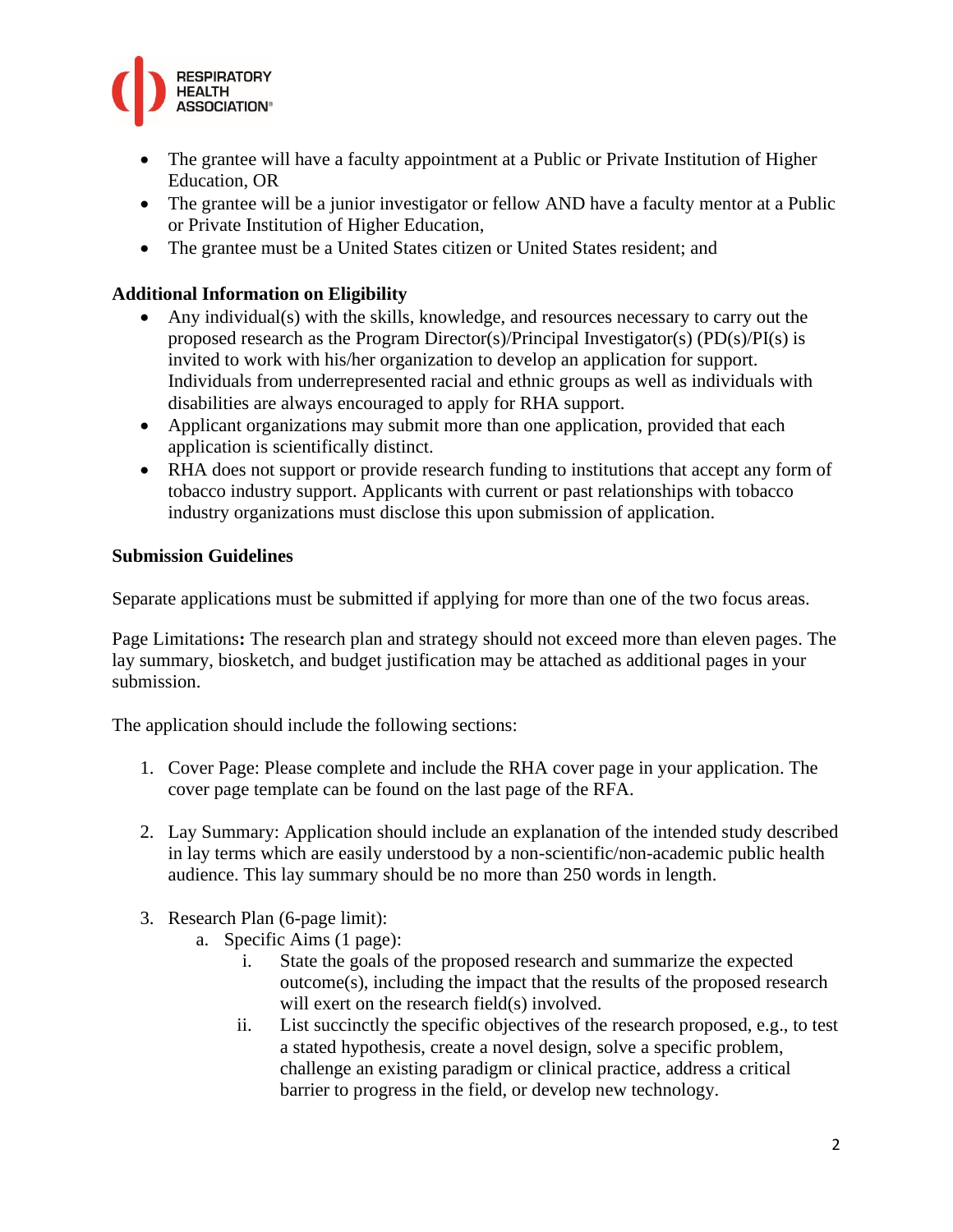

- b. Research Strategy (5-page limit):
	- i. Significance
		- 1. Explain the importance of the problem or critical barrier to progress in the field that the proposed project addresses.
		- 2. Explain how the proposed project will improve scientific knowledge, technical capability, and/or clinical practice in one or more broad fields.
		- 3. Describe how the concepts, methods, technologies, treatments, services, or preventative interventions that drive this field will be changed if the proposed aims are achieved.
	- ii. Innovation
		- 1. Explain how the application challenges and seeks to shift current research or clinical practice paradigms.
		- 2. Describe any novel theoretical concepts, approaches or methodologies, instrumentation, or interventions to be developed or used, and any advantage over existing methodologies, instrumentation, or interventions.
		- 3. Explain any refinements, improvements, or new applications of theoretical concepts, approaches or methodologies, instrumentation, or interventions.
- 4. Biosketch of all Senior/Key Personnel Profile: Please submit biosketches for all key personnel in current [NIH Format.](https://grants.nih.gov/grants/forms/biosketch.htm)
- 5. Budget**:** A budget spreadsheet along with narrative of budget justification is required for this project which includes percent effort for key personnel and details all other expenses. **Please note per RHA policy the award does not support indirect costs.** You may use the template included which can be found on the RHA [Funding Opportunities page.](https://resphealth.org/what-we-offer/research/funding-opportunities/)

We do not require institutional endorsement; however, we will accept it if that is consistent with your institutional policy.

Applications must be submitted electronically by **5:00PM (CST)** on **March 18, 2022** to Hannah Mestyanek, MHA at [hmestyanek@resphealth.org.](mailto:hmestyanek@resphealth.org) Paper applications will not be accepted.

#### **Application Review Information**

Overall Impact**:** Reviewers will provide an overall impact score to reflect their assessment of the likelihood for the project to exert a sustained, powerful influence on the research field(s) involved, in consideration of the following review criteria and additional review criteria (as applicable for the project proposed).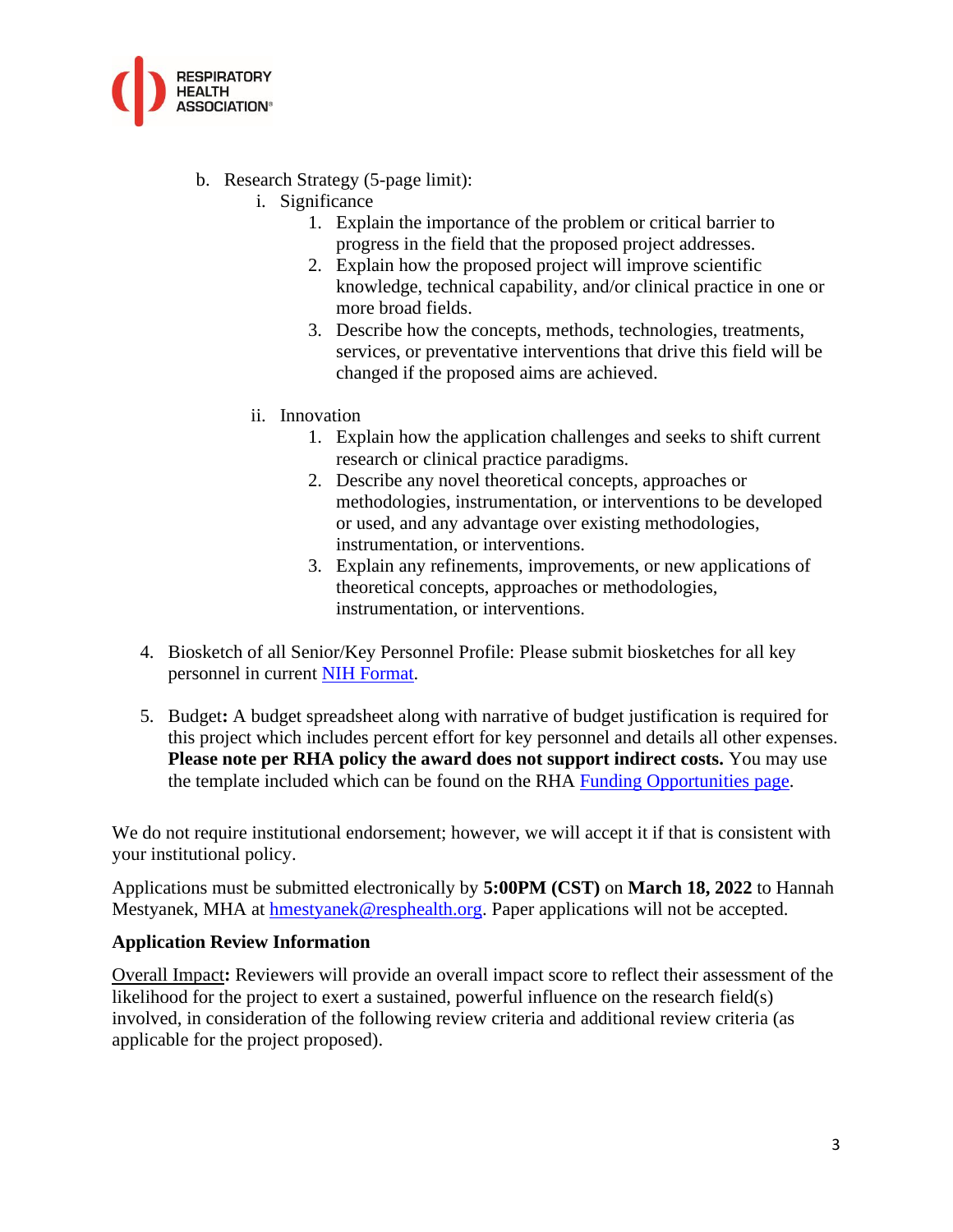

Scored Review Criteria: Reviewers will consider each of the review criteria below in the determination of scientific merit and give a separate score for each. An application does not need to be strong in all categories to be judged likely to have major scientific impact.

Significance: Does the project address an important problem or a critical barrier to progress in the field? If the aims of the project are achieved, how will scientific knowledge, technical capability, and/or clinical practice be improved? How will successful completion of the aims change the concepts, methods, technologies, treatments, services, or preventative interventions that drive this field?

Investigator(s): Are the  $PD(s)/PI(s)$ , collaborators, and other researchers well suited to the project? If Early-Stage Investigators or New Investigators, or in the early stages of independent careers, do they have appropriate experience and training? If established, have they demonstrated an ongoing record of accomplishments that have advanced their field(s)?

Innovation: Does the application challenge and seek to shift current research or clinical practice paradigms by utilizing novel theoretical concepts, approaches or methodologies, instrumentation, or interventions? Are the concepts, approaches or methodologies, instrumentation, or interventions novel to one field of research or novel in a broad sense? Is a refinement, improvement, or new application of theoretical concepts, approaches or methodologies, instrumentation, or interventions proposed?

#### **Submission**

Letter of Intent: We request that the applicant submit a non-binding letter of intent by **5:00pm CT on December 31, 2021**. The letter of intent will give us a sense of the number of proposals to expect and allow us to plan accordingly. Letters should be emailed to [hmestyanek@resphealth.org.](mailto:hmestyanek@resphealth.org)

Application Submission: Applications must be submitted electronically by **5:00PM (CST)** on **March 18, 2022** to [hmestyanek@resphealth.org.](mailto:hmestyanek@resphealth.org) Paper applications will not be accepted. Applications without a letter of intent may still be submitted.

# **Contact Information**

For questions, please contact:

Hannah Mestyanek, MHA Senior Program Coordinator Respiratory Health Association Email: [hmestyanek@resphealth.org](mailto:hmestyanek@resphealth.org) Telephone: (312) 628-0207